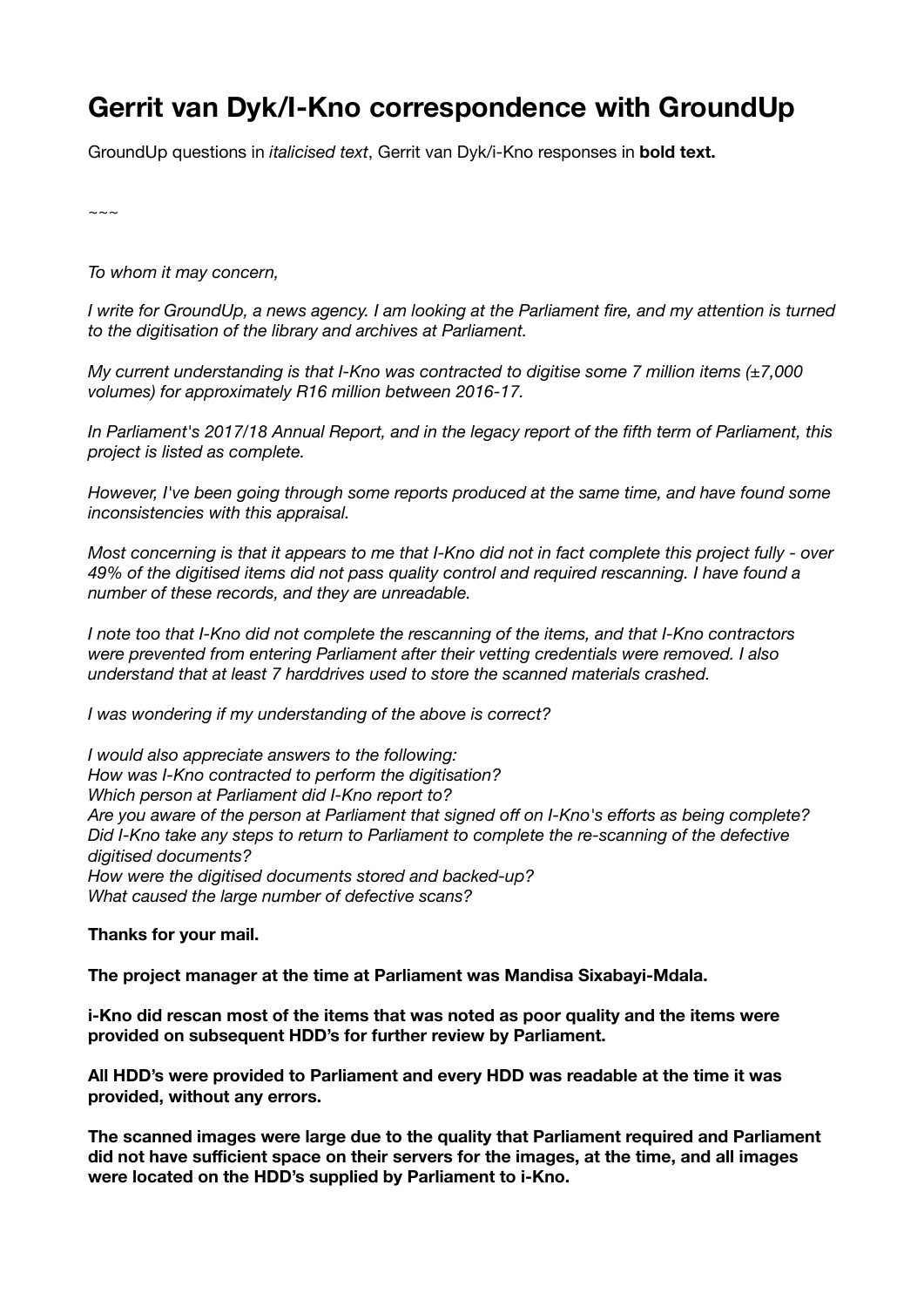**It was not i-Kno's responsibility for backups and storage of the images and was not part of the project. Parliament at the time were looking into, how and where to store the images, but i-Kno was not involved in that project.** 

**I suggest that you try and contact Mandisa in regards to the rest of the project, that we were not involved with.** 

**In furtherance to my email below, I am commenting without prejudice.** 

**There are some mis-information in your mail and it would be best to get the right information from the project documentation at Parliament.** 

**The main reasons for the "defective" scans can also be found in the project documentation at Parliament. More than 80% of scans were successful and i-Kno did rescan those defective documents, as far as were possible with the quality of the artifacts.** 

*Thank you very much for your emails - they are well received. Further questions have been put to Parliament.* 

*I was wondering whether you might have any documentation to support this claim: "More than 80% of scans were successful and i-Kno did rescan those defective documents, as far as were possible with the quality of the artifacts"* 

*I only ask because I have monthly progress reports from officials at the library at Parliament that indicate otherwise. In the March 2017 report for instance, quality checking had been done on 2,014 scanned volumes, and 1,001 of these had to be rejected and redone, an error rate of 49%. In subsequent reports, it is stated that no further rescanning has been done or delivered.* 

*Then in June, it was explained that I-Kno could physically not do the rescanning: "An attempt was made by i-Kno to access Parliament to complete the outstanding re-scans and pack up the equipment and remove it from Parliament. This was unsuccessful due to their vetting having expired and their problem in getting re-vetted due to outstanding tax documents."* 

*Finally, in September 2017, it is reported that, "Quality checking of previously digitized resources from the project has currently come to an end.* QC will be put on hold as there is no further *developments with regards to getting the project completed."* 

*As you can see, these reports indicate something different. Can you also confirm that the project as a whole was supposed to be completed by November 2016?* 

*I'd be grateful for any explanation why you believe the above was reported.* 

*Kind regards,* 

*James* 

**Hi James** 

**Thanks for your reply.** 

**I do not know why those statements are made by Parliament or in their reports. We did not measure success on the amount of volumes that were perfect, but rather on the amount of pages that were defect/correct in the overall project. I can only assume that the 1001**